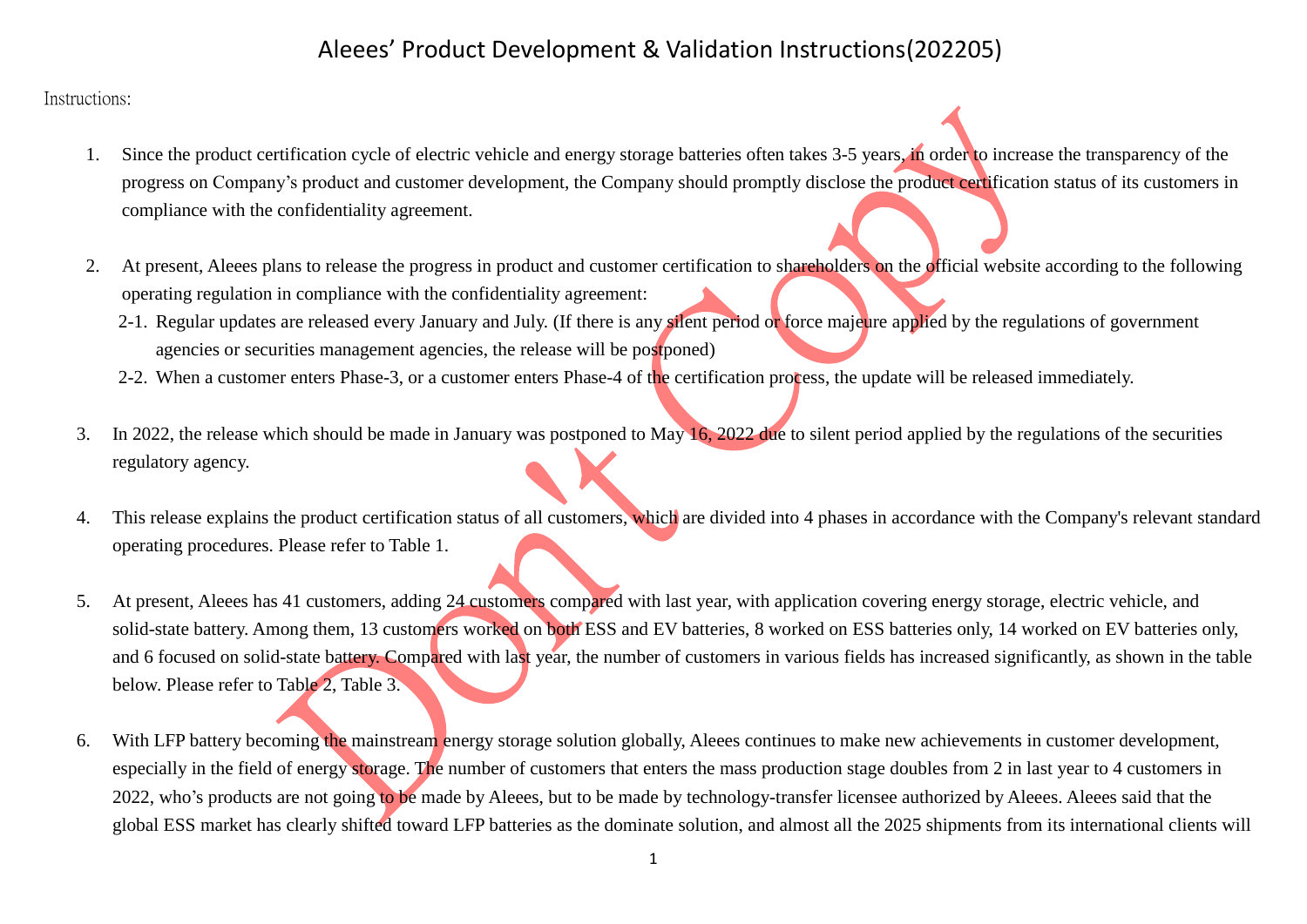be used for making ESS batteries.

7. Of the 17 clients that worked for product certification with Aleees in Aug. 2021, none of them withdrew this year. In the meantime, 13 new clients added from Europe, 6 from the U.S, and 5 from the other regions. Within the past few months, 5 clients pushed forward in the certification stage, including 2 from Europe, 1 from the U.S., 1 from Korea, and 1 from the other region.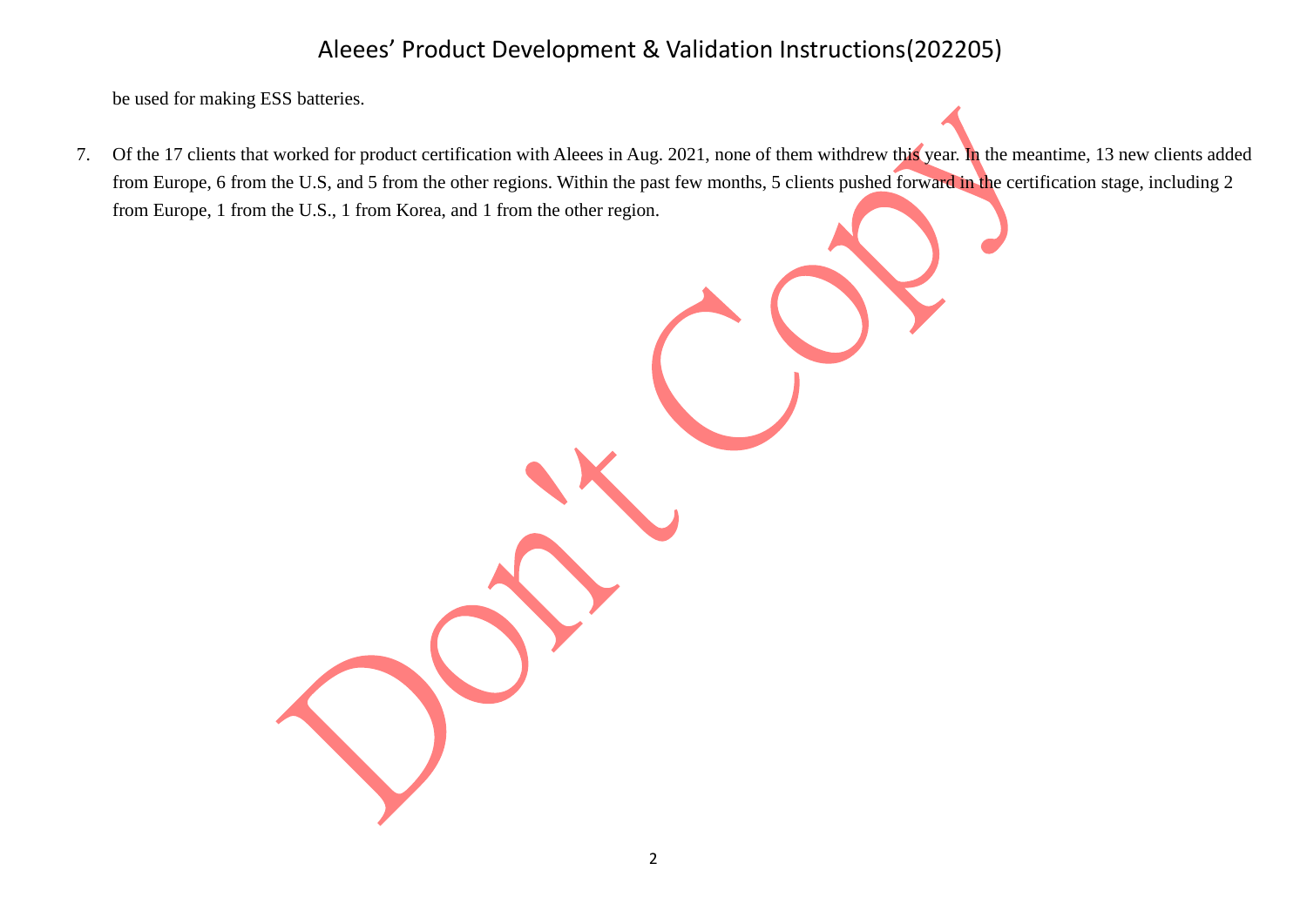**Table 1**

| Customer's production | Implementation of each phase                                                        |  |                                                                              |  |  |  |
|-----------------------|-------------------------------------------------------------------------------------|--|------------------------------------------------------------------------------|--|--|--|
|                       | <b>Implementation by Customer</b>                                                   |  | <b>Implementation by Aleees</b>                                              |  |  |  |
| development schedule  |                                                                                     |  |                                                                              |  |  |  |
| Phase-1               | •Single test with the sample volume less than 100kg                                 |  | •Laboratory sample prototype/concept validation                              |  |  |  |
| Phase-2               | •Single test with sample volume greater than 100kg<br>•Small-scale trial production |  |                                                                              |  |  |  |
| Phase-3               | •Produce samples greater than 1000 $\text{kg}$ of consecutive 3<br>times            |  | trial<br><b>Continuous</b><br>production<br>supplier<br>and<br>certification |  |  |  |
| Phase-4               | •Formal acquisition                                                                 |  | •Mass production                                                             |  |  |  |

### **Table 2**

Number of international clients under certification process, from 2021 to 2022:

| 8  |  |
|----|--|
|    |  |
| ō  |  |
| 41 |  |
|    |  |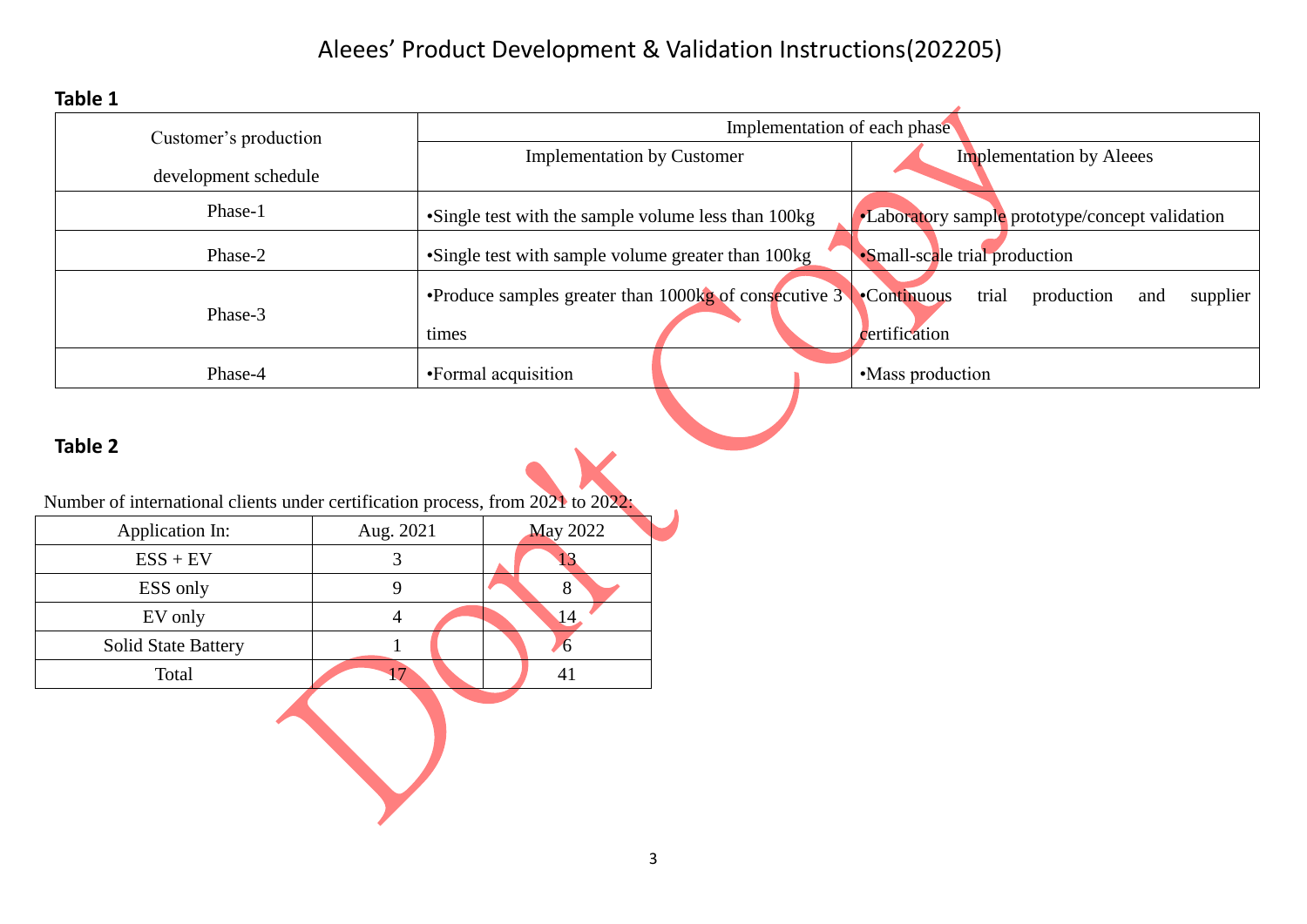Table 3

| Area      | Clients      | 2021/08 Application 2022/05 Application 2021/08 Cert. Stage 2022/05 Cert. Stage No. of product type |                     |               |                |                | Supply model           |
|-----------|--------------|-----------------------------------------------------------------------------------------------------|---------------------|---------------|----------------|----------------|------------------------|
|           | IT001        | <b>ESS</b>                                                                                          | ESS & EV            | IV            | IV             |                | note 1)<br>$(Note1-1)$ |
|           | <b>FR001</b> | ESS                                                                                                 | <b>ESS</b>          | III           | $\mathsf{IV}$  |                | $(Note1-4)$            |
|           | NO001        | ESS                                                                                                 | ESS & EV            |               | $\mathbf{II}$  |                | $(Note1-1)$            |
|           | <b>UK002</b> | ESS                                                                                                 | <b>ESS &amp; EV</b> |               |                |                | $(Note1-4)$            |
|           | <b>UK001</b> |                                                                                                     | <b>ESS &amp; EV</b> |               |                |                | $(Note1-1)$            |
|           | SW001        |                                                                                                     | EV                  |               |                |                | $(Note1-4)$            |
|           | <b>GE001</b> |                                                                                                     | ESS & EV            |               |                |                | $(Note1-4)$            |
|           | SD001        |                                                                                                     | EV                  |               |                |                | $(Note1-4)$            |
|           | GE002        |                                                                                                     | ESS & EV            |               |                |                | $(Note1-4)$            |
| Europe    |              |                                                                                                     |                     |               |                |                |                        |
|           | SL001        |                                                                                                     | EV                  |               |                | $\mathfrak{Z}$ | $(Note1-4)$            |
|           | SP001        |                                                                                                     | Solid-State         |               |                |                | $(Note1-4)$            |
|           | FR002        |                                                                                                     | ESS & EV            |               |                |                | $(Note1-4)$            |
|           | <b>GE003</b> |                                                                                                     | EV                  |               |                |                | $(Note1-4)$            |
|           | FR003        |                                                                                                     | Solid-State         |               |                |                | $(Note1-4)$            |
|           | <b>UK003</b> |                                                                                                     | EV                  |               |                |                | $(Note1-4)$            |
|           | <b>RR004</b> |                                                                                                     | EV                  |               |                |                | $(Note1-4)$            |
|           | FR005        |                                                                                                     | Solid-State         |               |                |                | $(Note1-4)$            |
|           | <b>US001</b> | ESS & EV                                                                                            | <b>ESS &amp; EV</b> |               | IV             | $\overline{2}$ | $(Note1-3)$            |
|           | <b>US002</b> | EV                                                                                                  | EV                  |               |                |                | $(Note1-4)$            |
|           | <b>US003</b> | EV                                                                                                  | EV.                 |               |                | $\overline{2}$ | $(Note1-4)$            |
|           | <b>US004</b> | <b>ESS</b>                                                                                          | <b>ESS</b>          |               |                |                | $(Note1-4)$            |
| <b>US</b> | <b>US005</b> |                                                                                                     | EV                  |               |                |                | $(Note1-4)$            |
|           | <b>US006</b> |                                                                                                     | <b>ESS</b>          |               |                |                | $(Note1-4)$            |
|           | <b>US007</b> |                                                                                                     | EV                  |               |                |                | $(Note1-4)$            |
|           | <b>US008</b> |                                                                                                     | ESS & EV            |               |                |                | $(Note1-4)$            |
|           | <b>US009</b> |                                                                                                     | Solid-State         |               |                |                | $(Note1-4)$            |
|           | <b>US010</b> |                                                                                                     | <b>ESS</b>          |               |                |                | $(Note1-4)$            |
|           | <b>JP001</b> | ESS                                                                                                 | ESS                 | IV            | $\mathsf{IV}$  | $\overline{7}$ | $(Note1-3)$            |
| Japan     | JP002        | EV                                                                                                  | EV                  | $\mathsf{IV}$ | $\overline{N}$ |                | $(Note1-4)$            |
|           | JP003        | EV                                                                                                  | EV                  | III           | $\mathbf{III}$ |                | $(Note1-3)$            |